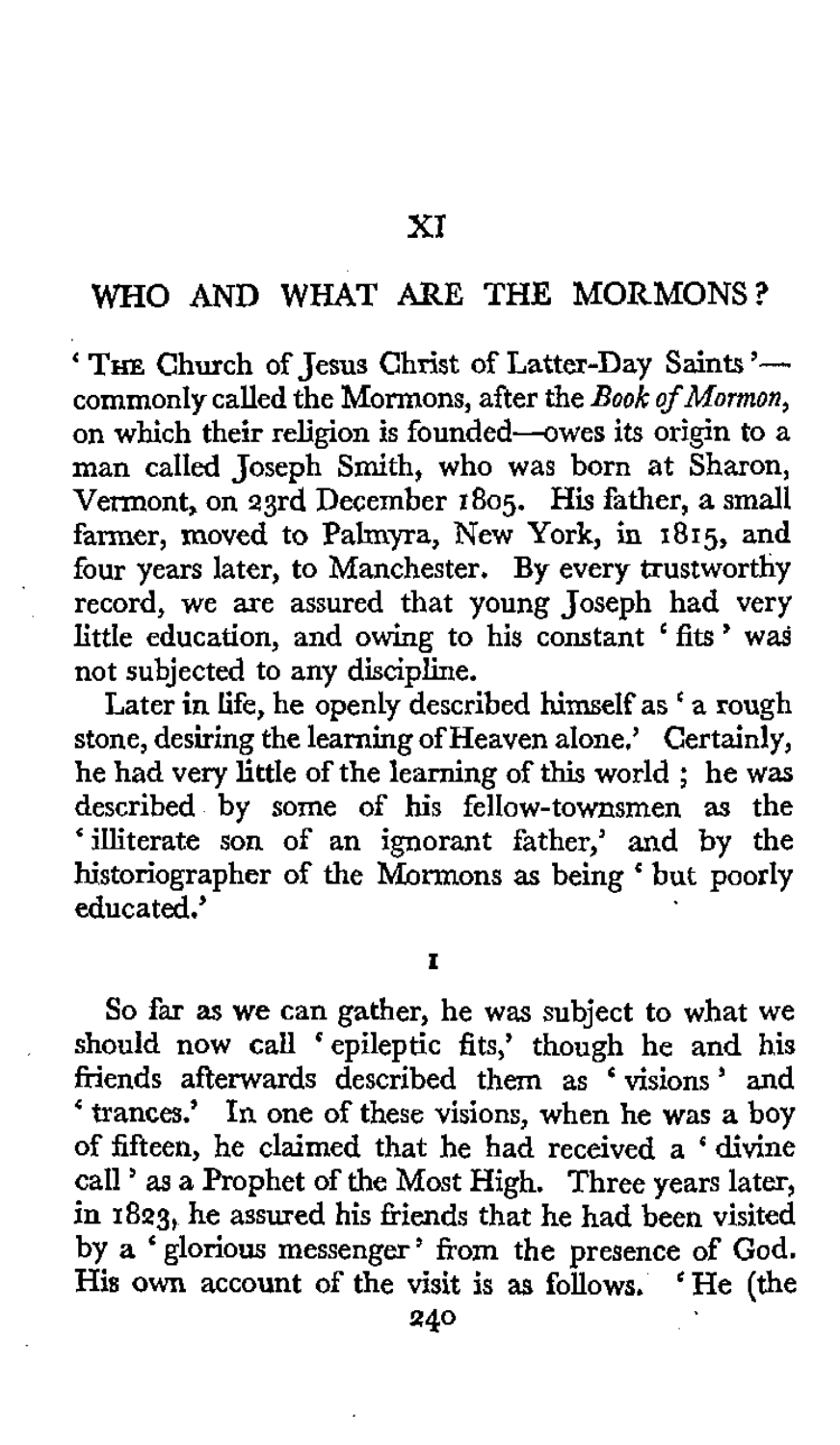angel) said that there was *a* book deposited, written upon golden plates, giving an account of the former inhabitants of this continent, and the source from whence they sprang. He also said that the fullness of the everlasting gospel was contained in it, as delivered , by the Saviour to the ancient inhabitants. Also that there were **two** stones in silver bows deposited with the plates, and the possession and use of these stones was what constituted seers in ancient and former times. and that God had prepared them for the purpose of translating the book. . . . While he was conversing with me about the plates, the vision was opened to my mind that I could see the place where the plates were deposited, and that so clearly and distinctly that I knew the place again when I visited it.'

Four years later, according to his own account, the angel of the Lord delivered the plates into his hands. By the angel's command he dug them up ' on the west side of a hill, not far from the top, about four miles from Palmyra, in the county of Ontario, and near the mail-road which leads thence to the little town of Manchester.' These gold plates, according to the Mormon records, were 'nearly eight inches long by seven wide, a little thinner than ordinary tin, and bound together by three rings running through the whole. The volume of gold plates was altogether about six inches in thickness, a part of which was sealed.' **1** The unsealed part was written or engraved with small beautifully formed hieroglyphics or characters in an unknown language, which the **Mormons** have since called ' Reformed Egyptian.'

Along with the gold plates in the stone box Smith

**<sup>1</sup>***Chambers's Emploplsdia,* **article** ' **Mormons' by the historiographer of the Mormon Church**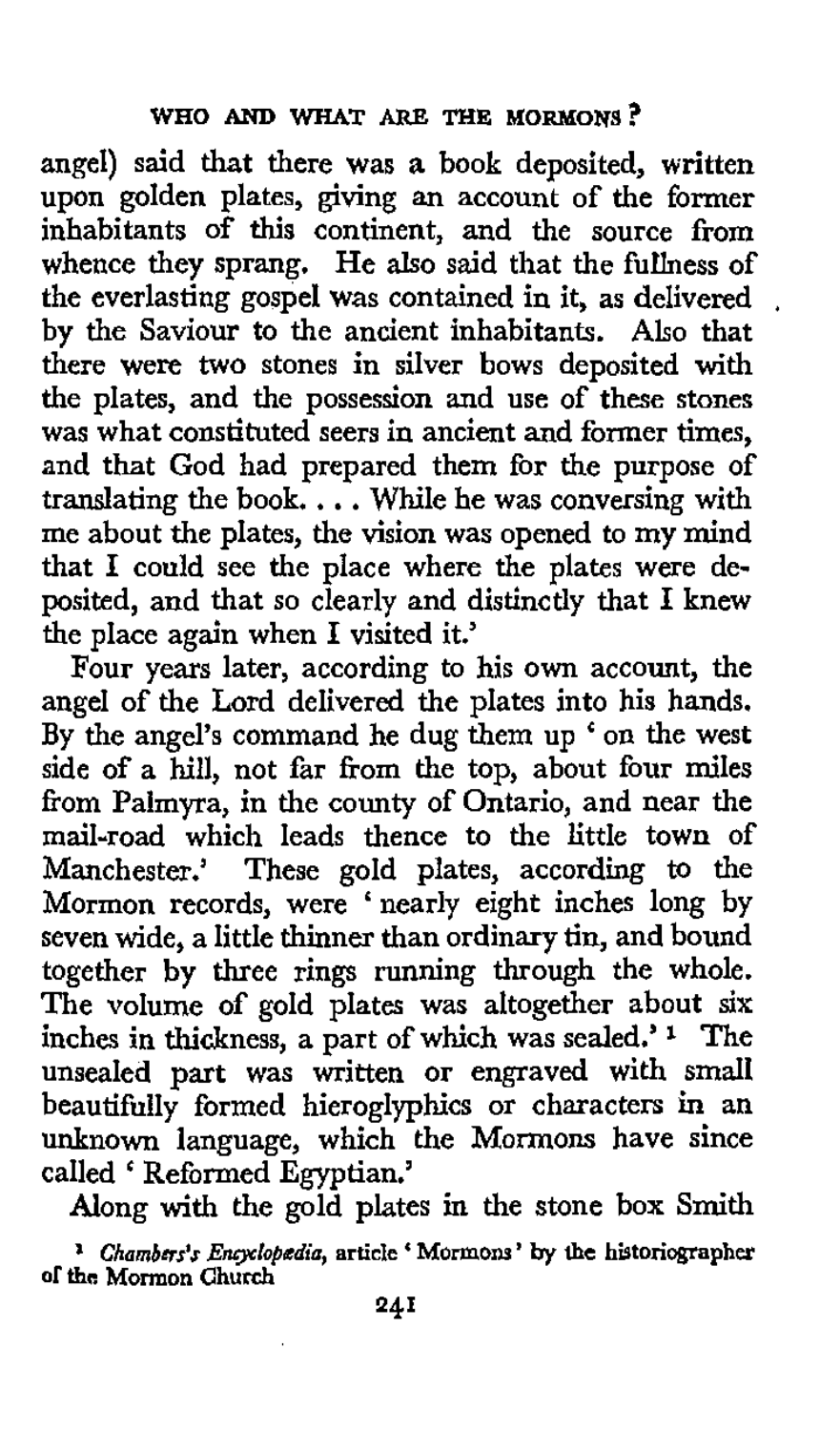states that he found an instrument, a peelstone, not unlike a pair of spectacles, by means of which, when he looked through them, he, though an unlettered young man, could read this unknown 'Reformed Egyptian '---for which there was no other known key. He called this mysterious pair of spectacles 'Urim and Thummim,' and by its aid he claimed that he was able to translate these ancient indecipherable records into modern English.

What this so-called 'Reformed Egyptian' writing can possibly mean, no scholar can hazard. Hieroglyphic writing in Egypt in both its forms-hieratic and demotic-remained constant and unchanged from the fourth or fifth dynasty up till the fourth or fifth century **A.D.,** when it was superseded. Historically, this leaves no possible room for any such development as this 'Reformed Egyptian.' Moreover, when we consider with what unflagging patience and research our best scholars pursued the deciphering of Egyptian writing, and yet took generations to discover,the secret -and that mainly by the chance discovery of the famous Rosetta Stone-it is stupendous to think that Joseph Smith, with or without the magical glasses, could read it *off* at dictation speed ! It would need to be an amazingly *reformed* Egyptian-perhaps reformed into American-for this man or any other to translate any form of Egyptian hieroglyphic.

The story continues that he carried these gold plates home and began to translate them by means of the magic spectacles. We are told that he sat behind a blanket or curtain with the precious gold plates in his hands, and dictated through the curtain **his** translation to scribes on the other side, who took down his words. This copy became what was called *The Book of Mormon*,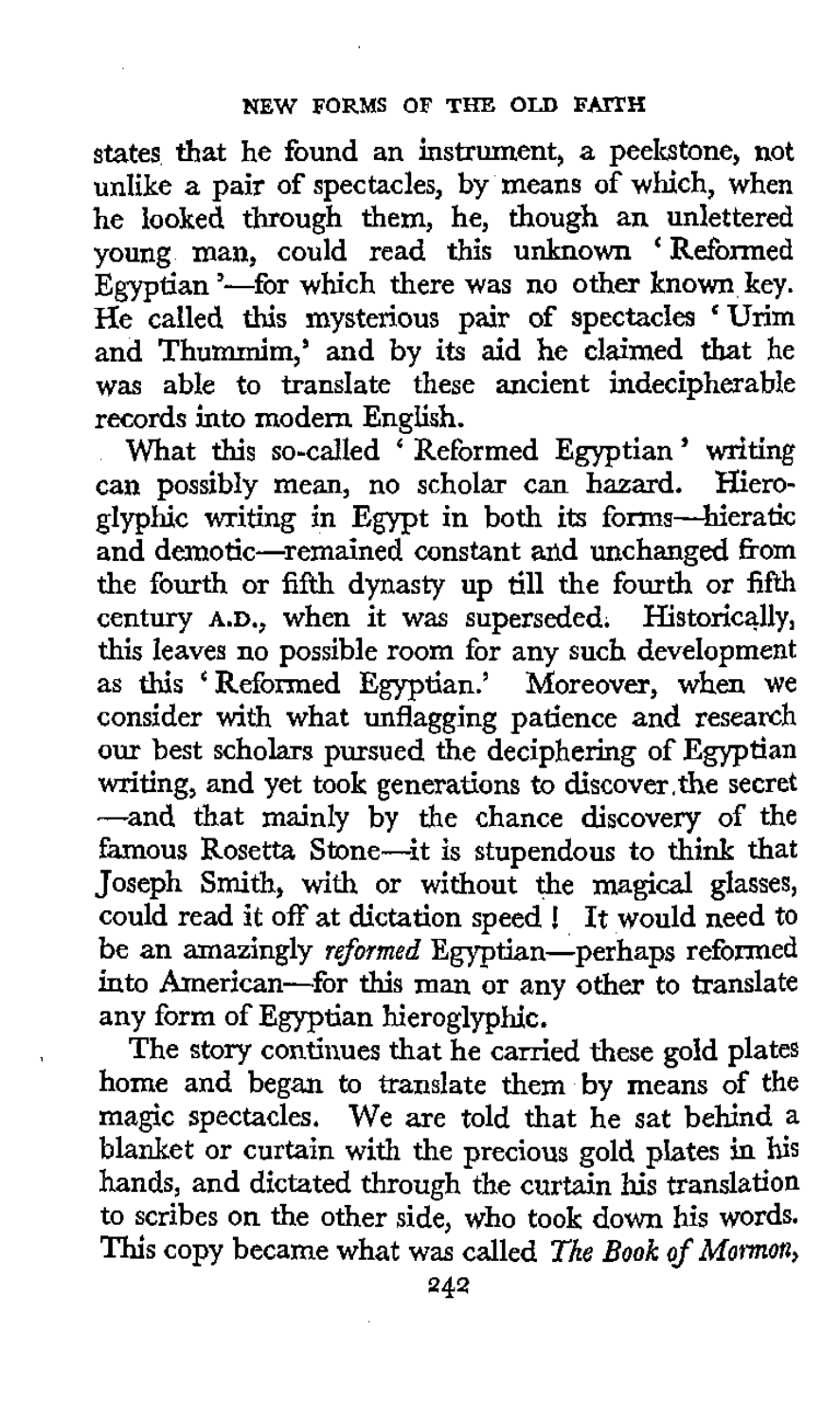begun at Manchester in **1827** and finished at Fayette, New York, in **1829.** The original manuscript, taken **down** from his dictation, has disappeared; only a duplicate made by Smith's principal scribe, Oliver Cowdery, now remains, containing however Smith's preface with its original mis-spellings, wonky grammar, solecisms, and vulgarisms.

But the best of the story remains. What happened to the precious gold plates ? They were truly ' precious,' not only as gold, but more so as a solid and genuine proof of Smith's story of his revelation. How satisfactory and convincing the production of these gold plates would have been to rebut the doubts and objections of any unbeliever ! But alas, the gold plates have vanished. Smith tells us that as **soon** as the translation of the hieroglyphics was completed by the aid of the magic spectacles, the angel returned in person and took away the gold plates back to Heaven. For the purposes of proof regarding this most astounding claim, the least we can say is that this was a most inconvenient disappearance. The only possible proof of these 'material' gold plates was to produce the material itself, He does not mention what happened to the spectacles, though presumably these also went heavenwards with the plates. At least, neither the stone box nor the plates were ever seen again. **All** we have is the copied account made by the scribes from Smith's translation from behind the blanket. A plain man may be forgiven for saying that the story might well have been taken from the *Arabian sights,* with its magic carpet and its AIaddin's Lamp. And perhaps the one is just as capable of proof or verification **as** the other !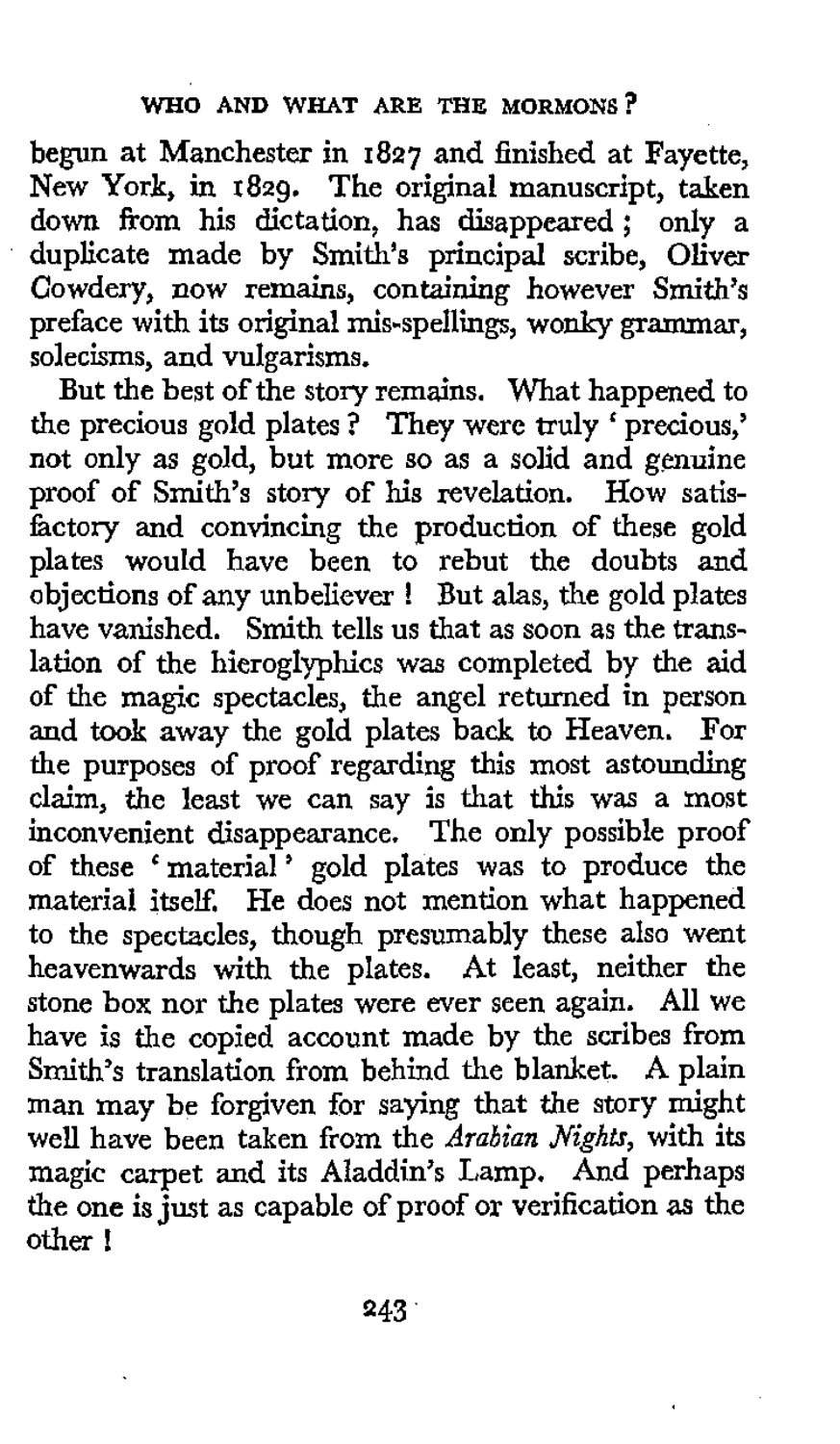**2** 

what was this *Book* of *Mormon* which Joseph **Smith**  claims to have translated from the gold plates, by means of the magic spectacles? Here is his **own**  summary of the contents of this miraculous book :

We are informed by these records that America, in ancient times, has been inhabited by two distinct races of people. The first were called Jaredites, and came directly from the Tower of Babel. The second race came directly from the city of Jerusalem about six hundred years before Christ. They were principally Israelites, of the descendants of Joseph. The Jaredites were destroyed, about the time that the Israelites came from Jerusalem, **who** succeeded them in the inhabitance of the country. The principal nation of the second race fell in battle towards the end of the fourth century. The remnant are the *Indians,* who now inhabit the country. This book also tells us that Our Saviour made His appearance upon this continent after His resurrection : that He planted the gospel here in **all** its fullness and richness, and power and blessing ; that they had apostles, prophets, pastors, teachers, evangelists ; the same order, the same priesthood, the same ordinances, gifts, powers, and blessing, **as** was enjoyed on the Eastern Continent ; that the people were cut off in consequence of their transgressions; that the last of their prophets who existed among them was commanded to write an abridgment of their prophecies, history, etc., and to hide it up in the earth, and that it should come forth and be united with the Bible for the accomplishment of the purposesof God in the last days."

*Denominations of the United States,* **by I. D. Rupp, 1844,** p. **4. Smith's article** ' Mormonism,' **in** *An Original Histoy ofthe Religious*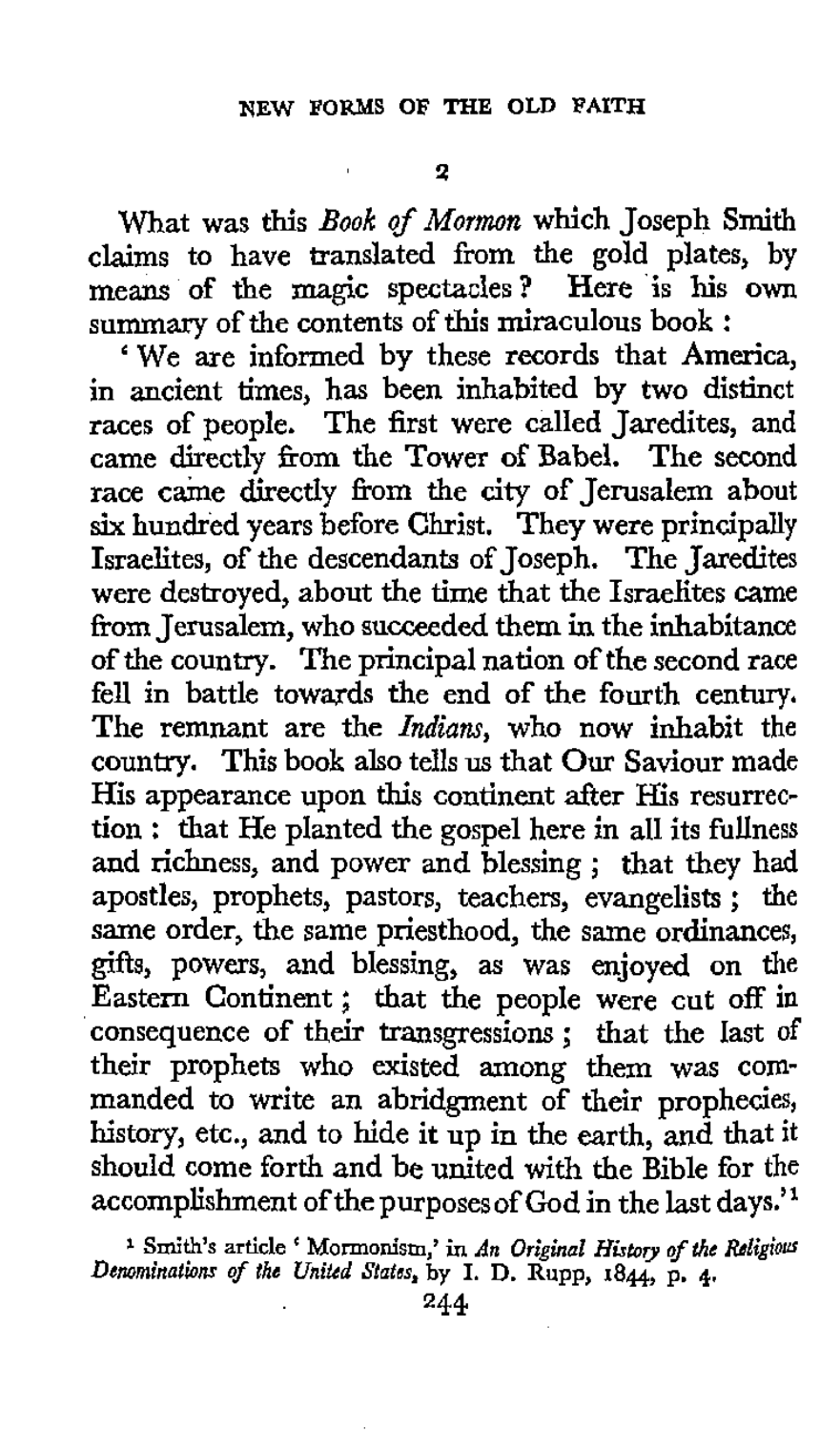## **WHO AND WHAT ARE THE MORMONS?**

This is Joseph Smith's own rendering of the contents of the *Book of* Mormon-'An account written by the hand of Mormon,' the last prophet of ancient days, before America was swamped in darkness. Let us detail its **claims** in plain words: (i) The American Indians are the lost ten tribes of Israel. (ii) Jesus came . in person after His resurrection and brought the full gospel to the ancient people of America. (iii) These American Indians in old days, thus evangelized by Jesus Himself, had all the orders of apostles, prophets, pastors, and teachers, and possessed a full Christian civilization. (iv) *All* this civilization, so full and rich, was none the less lost and submerged in utter darkness and ignorance. (v) Mormon, the last of these Christian prophets, wrote down on plates of gold this amazing story in indecipherable hieroglyphics-' Reformed Egyptian '-and then dug the plates into a hill, in a stone box, along with a magic pair of spectacles; (vi) Centuries afterwards, an angel revealed this astonishing secret to Joseph Smith, an uneducated man, who was chosen to be Mormon's successor and God's prophet. (vii) By the aid of the magic spectacles Joseph Smith translated this hidden record of the past from an indecipherable language. And (viii) This record and revelation should be ' *united with the Bible* ' as God's revelation to man-'united with the Bible' as its equal and necessary supplement.

**3** 

The second phase of Smith's career as ' Prophet, Seer, and Revelator<sup>3</sup> began with the publication of *The Book of Commandments.* This, with *The Book of Doctrines and Covenants,* contains his constant revelations ' for the  $(000)$ (rn) **245 17** 

.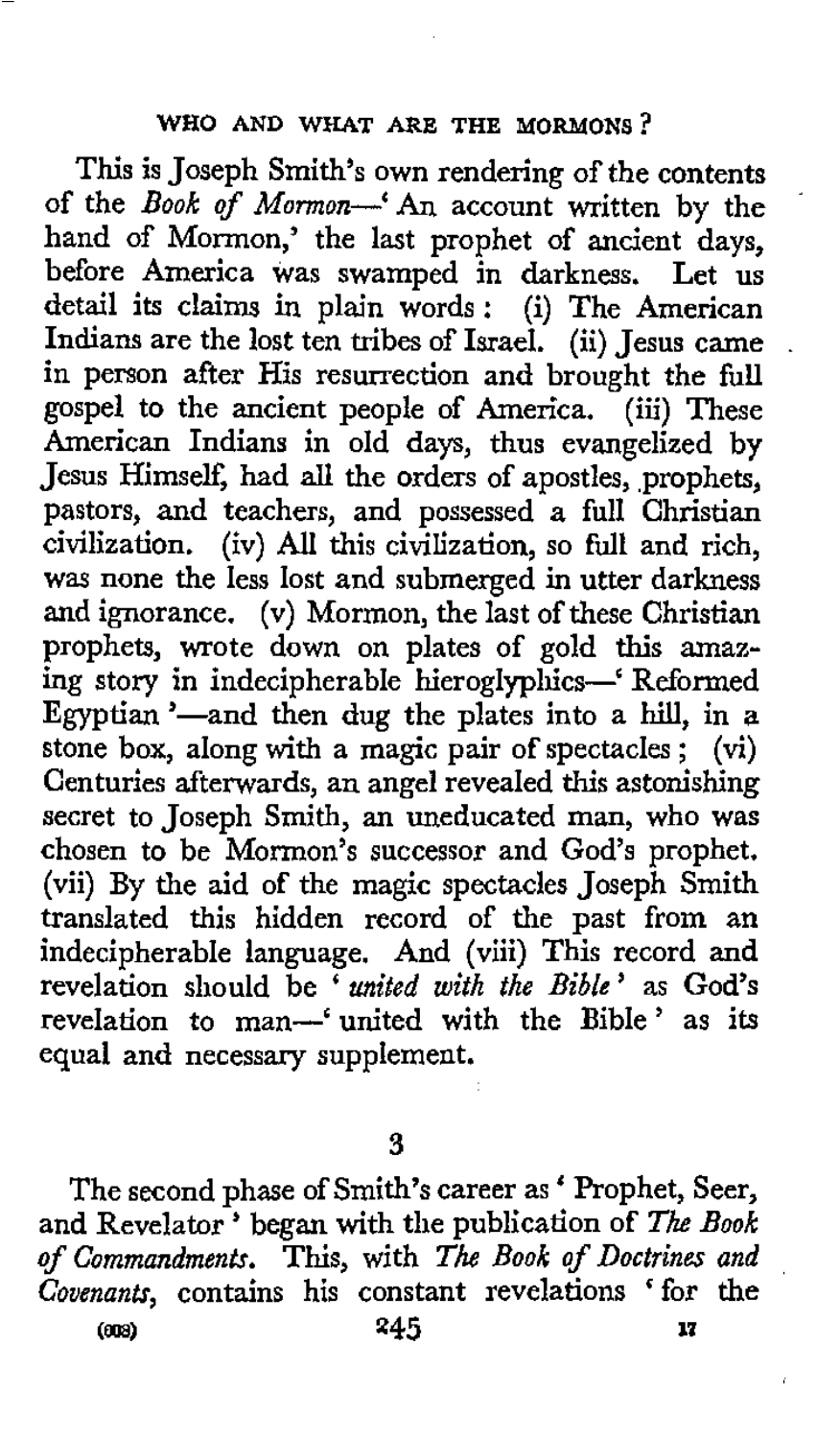building up of the Kingdom of God in the last days.' These oracles deal with the Bible, with the duties of his people, with rites and customs, and finish up with predictions of the Second Advent. They form the basis for the Mormon belief which looks for a continuance of apostolic revelations and miracles, the gift of tongues, faith-healing, prophecies, an American Zion, a coming Millennium, and a rebirth of the world under Christ's new rule.

The formation of this new church, especially owing to its original advocacy of polygamy, did not pass without serious opposition from the American people. The Mormons were at constant strife with their neighbours, and especially with the good citizens of any of the various and especially with the good citizens of any of the various<br>towns where they chose to settle ; and in consequence of this they were always forced to keep moving farther west. Regarding their progress in numbers and influence, I quote from their historiographer. 'The new religidn spread rapidly and gained many converts. Branches of the church were established in New York, Pennsylvania, Ohio, the British Provinces, and the New England States. The prophet was fiercely attacked by the leaders and preachers of the other religious denominations, but held his ground firmly. Though but poorly educated, he was a formidable opponent in the polemical field. In January 1831, in compliance with revelation, the church moved westward and established its headquarters in Kirkland, Ohio, where it began to thrive amazingly. In the summer of **1831** a colony from Kirkland migrated to Missouri, which had been revealed to the Mormon prophet as the chosen site for the city of Zion.'1 Note in the by-going two

<sup>&</sup>lt;sup>1</sup> The Mormon historiographer's article ' Mormons,' in *Chambers's EncyCok&dia*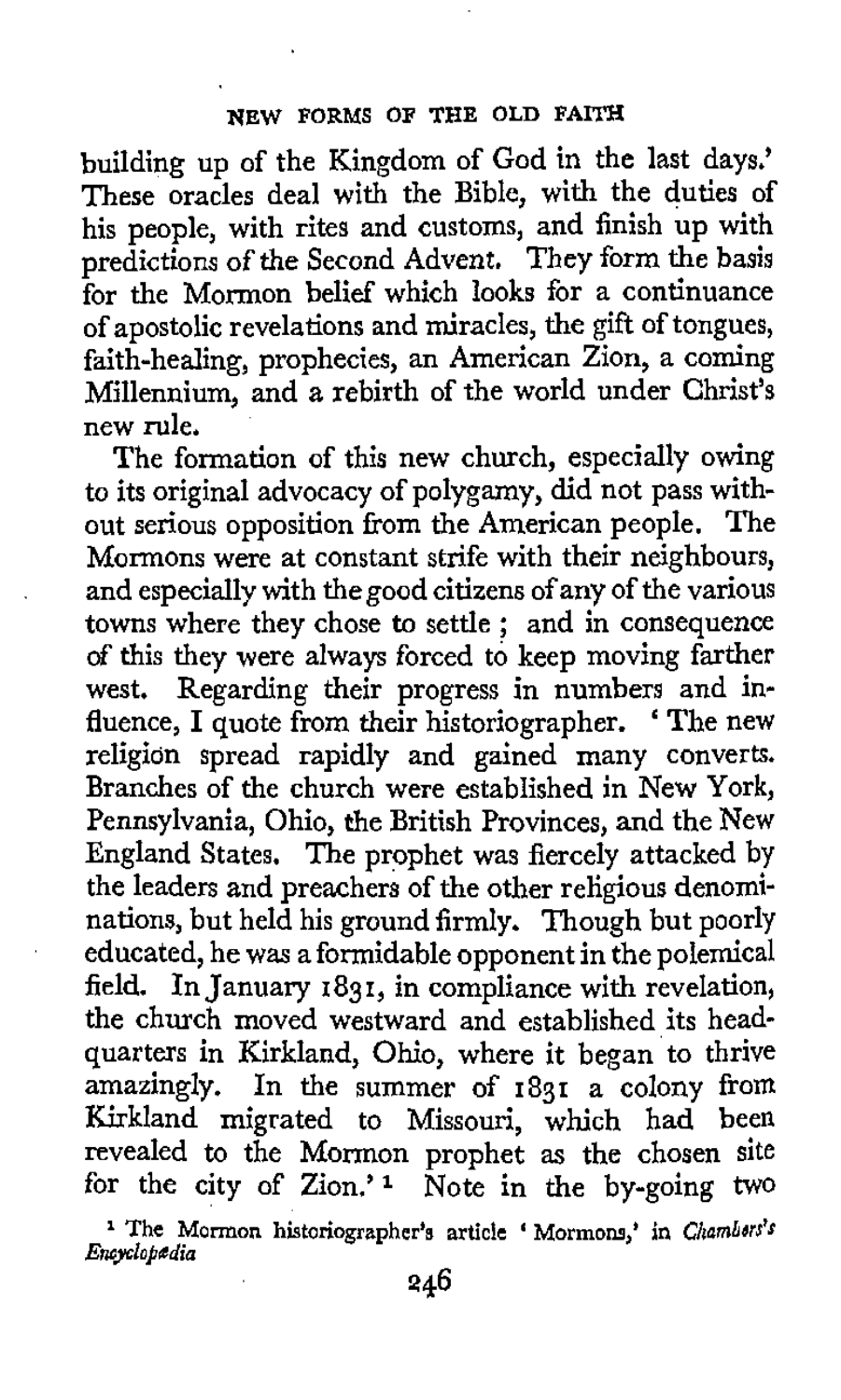things (i) the historiographer's open admission that Smith was ' but poorly educated,' and (ii) the fact that Missouri had been 'revealed' as the chosen site for the New Zion.

The historiographer's admission that **Smith was** ' but poorly educated ' introduces us to what must be considered as the only real problem in Mormonism, viz. how an ill-educated man like Joseph Smith could have invented such an elaborate system of rules and ideas, with many interesting historical references, ingenious speculations, and imaginative flights, and moreover how he could have expounded them in a style of writing apparently foreign to his ordinary speech and range of culture. His **own** followers regard this interest**ing** fact as the best proof that his work **was** indeed a ' revelation ' in a real sense ; for they freely admit, even boast, that his usual level of knowledge and speech was low and mean. On the other hand the charge of his enemies, that the whole system is merely a clever invention and fraud, does not touch the problem ; for this charge does not explain, and cannot explain, how such an ill-educated man could produce so elaborate a system. This is a bigger problem than most people imagine. It requires an exceedingly able scholar to foist a highly wrought-out fraud that lasts for over a century upon the public, however credulous. The mere credulity of the people in any case does not explain the matter ; for the elaborate system, expressed in fairly dignified language, and with some interesting historical speculations, still remains unexplained.

A former explanation of this puzzle-that Joseph *smith* concocted history from an old romance of prehistoric America written in Ohio in **1812** by Solomon Spaulding, **a** Congregational minister-has had to **be**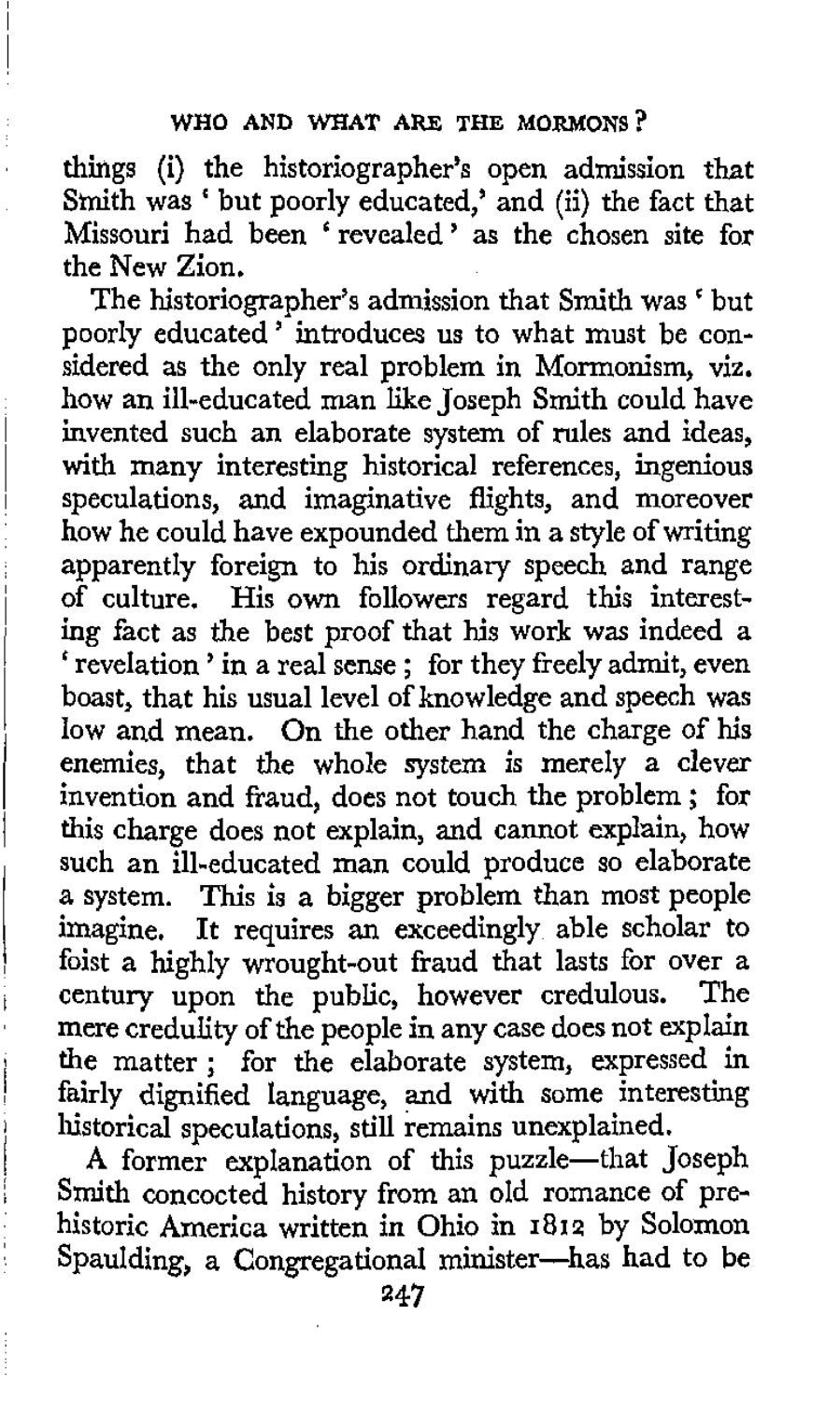given up. The theory was that Smith, aided by Sidney Rigdon, one of his friends and an ex-Baptist minister, used this old romance as the basis of the story of Mormon. But the recovery in **1885** of the original manuscript of Spaulding's story has proved, at least to the Saints themselves, that there is no resemblance between this and the *Book of Mormon,* ' The theory is further invalidated by the fact that it is impossible to show how, when, or through whom Smith could have obtained one of the two copies of the Spaulding MS.'<sup>1</sup>

Perhaps the only theory that may explain the phenomenon is the psychological hypothesis of ' dissociated personality.' Smith lived in an age of great theological debate, when the hedgerows and *the* taverns were the scenes of general discussion. Professor Jastrow the psychologist considers that people like Smith can absorb, in their unconscious activity, many ideas and expressions which they do not normally understand, and then in their 'visions' and 'trances' or under some self-hypnotism, can speak with apparent ease of ideas and expressions quite foreign to their usual intelligence. There have been proved cases of people with dissociated and multiple personality. Smith certainly was a pathological case ; and in his visions and fainting fits, like many other cases of dissociated personality, he may have been able to recall ideas only half assimilated by **his** normal intelligence, and could speak in an accent and language quite different from his normal. Mere 'fraud ' and clever ' invention ' only aggravate the problem, for this makes Smith **to**  be much more accomplished than either friends or foes believed. Be the solution what it may, **I** am certain

<sup>&</sup>lt;sup>1</sup> Encyclopedia of Religion and *Ethics*, ' Saints, Latter-Day '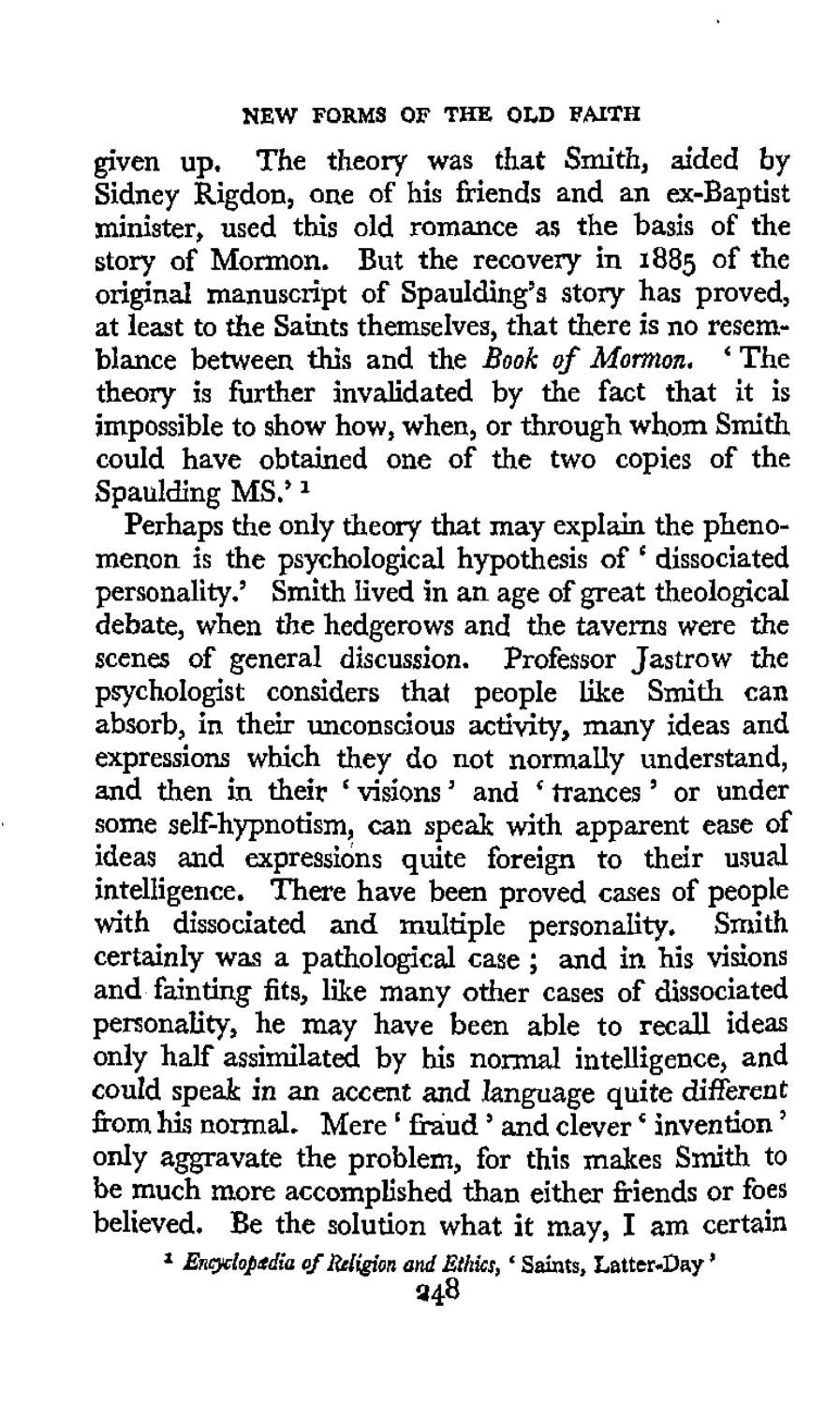that it is psychological in its nature. In his pathological ' **fits** ' he was able to recall ideas of which he was not aware in his usual consciousness, and he spoke in Biblical language which he had unconsciously absorbed from the general discussions of his day. Moreover, we must remember that among his earliest friends was the man Sidney Rigdon, to whom **I** have referred, an ex-Baptist preacher, who was a considerable Biblical scholar, and learned in history and literature, a man of wide ideas. Whether Smith could normally understand his friend's ideas and language is beside the point, so long as he could recall and use them in his moments of ' visionary ' elevation.

To return to our history. In spite **of** the ' revelation ' about Missouri, this was not to be the end of their migration. Fresh troubles, due to hot strife on both sides, forced the Mormons *to* go **still** farther west. They moved to the banks of the Mississipi, at **or** near Commerce, Hancock County, Illinois, where they again bought homesteads and founded the city of Nauvoo. (By the way, they always proved themselves **a** most industrious people.) **I** quote again from the Mormon historiographer : ' After a few years of comparative peace **and** prosperity, the tempest of persecution again burst upon the Mormon community, Governor Ford ordered into service several hundred men, had Joseph **Smith** arrested with his brother **Hyrum** and immured in Carthage gaol. In the afternoon of 27thJune **1844,**  a mob of about one hundred and fifty men **with** blackened faces broke into the gaol and shot the two brothers Smith dead, **The** assassins were never brought to justice. Mormonism **was** now thought to be doomed, but under the leadership of Brigham Young it survived the shock of its prophet's martyrdom.'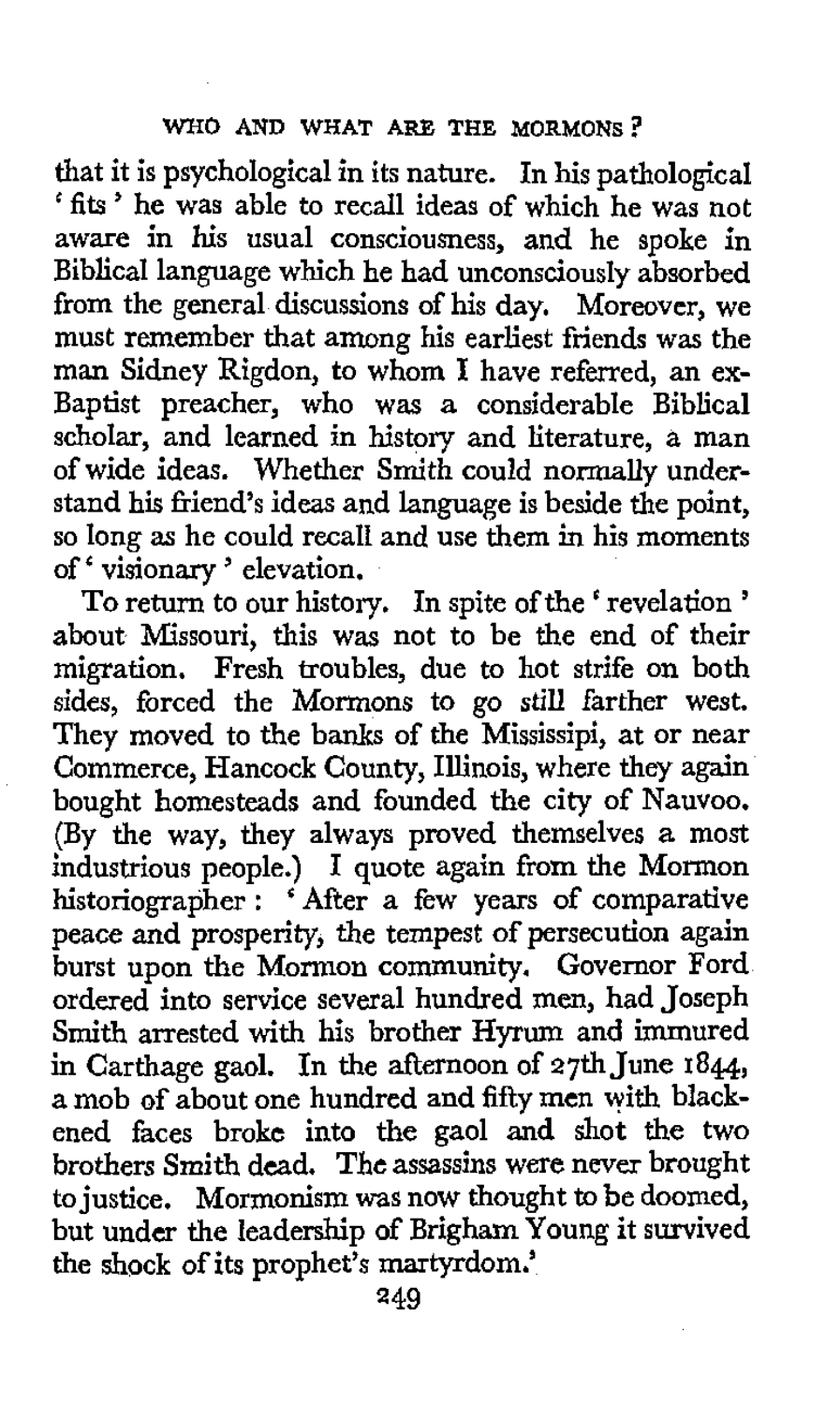Perhaps that unruly mob did Mormonism its biggest indirect service, for its supporters were now able to speak of Joseph Smith as ' God's martyr.' If the rioters had only let this queer religion alone, it might have died its own natural death among people of any enlightenment. We can however understand-partial at least-the **fury** of that wild mob. They believed that this man and his church, by their proclamation of the rights of Mormons to marry as many wives as they cared, were undermining the moral integrity of the nation and the laws of Christian decency. This is no possible excuse for the brutal conduct and lawlessness **of** the mob, but it does allow **us** to see some of the motives which led them to commit their vicious crime.

In the spring of **1847** Brigham Young, now at the head of the church, started with a picked band for the Rocky Mountains. **They** arrived in the valley of the Great Salt Lake, the site of their present city, then almost virgin desert, and began to plough the land and put in crops the same day, Seven hundred more wagons arrived that autumn, and one thousand wagons in the following autumn, **1848.** In December **1844**  Brigham Young had been officially chosen President **of** the church, an office left vacant since the death of Joseph Smith. From then they went on to build **a**  great city and form a state of their **own,** a sure monument of their enthusiasm and industry. In **1849** a provisional government was formed, **a** state constitution adopted, and a delegate sent to Congress to **ask**  for admission into the Union. This request was refused at the time because of their beliefs about marriage and the family, and it was not until as late **as 1895,**  *they had o\$icial& foresworn their practice 03' polygamy,*  that they were admitted into the United States as a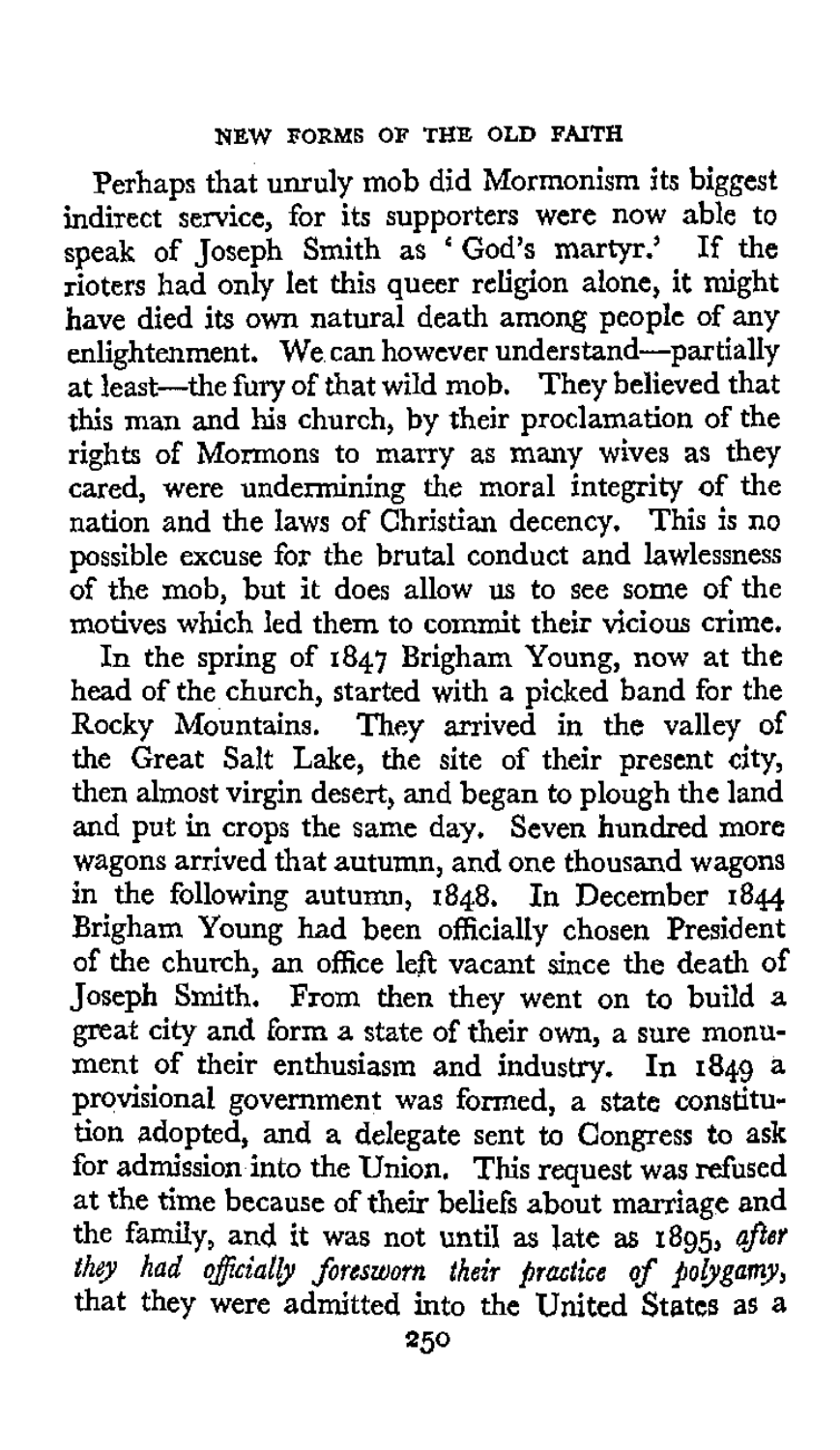State of thc Federal Union. In **1904** their Church President, Joscph F, Smith, nephew of the founder, at the annual conference pronounced officially against all future polygamy. This does not mean that the Mormon State ever gave up this practice of polygamy *on principle*  -for many of their writers since that time have tried to justify it in theory--but it does mean that the opinion of all the other states has exercised a restrictive and purifying influence on the early ideas and practices of the Mormon community.

**4** 

What are the principles and teachings of this new church founded by Joseph Smith? As **I** have stated earlier, he produced three **books** on which his church is founded-the *Book* of *Mormon,* the *Book of Commandments'* and the *Rook of Doctrines and Covenants.* 

The quality of these and other writings may perhaps **be** best judged **by** the *Book qf Mormon.* **As** we have already seen, this professes to be a translation, by the aid of the magic glasses, of ancient writings in 'Reformed Egyptian,' some of them over two thousand years old. The question arises-what claim have these **books** to any historical accuracy? Alas ! that vicious thing, modern criticism, has somewhat spoiled the picture, Let us take one or two instances. The speech of Nephi, who presumably lived before Jesus, contains quotations, word for word, from the *Westminster Confission of Faith,* first drawn **up** and published in the early seventeenth century. A speech of Lehi states the exact heretical tenets of an obscure sect which flourished in New York in Joseph Smith's own day. Again, on page **rg** of this *Book* of Mormon-composed, **let us**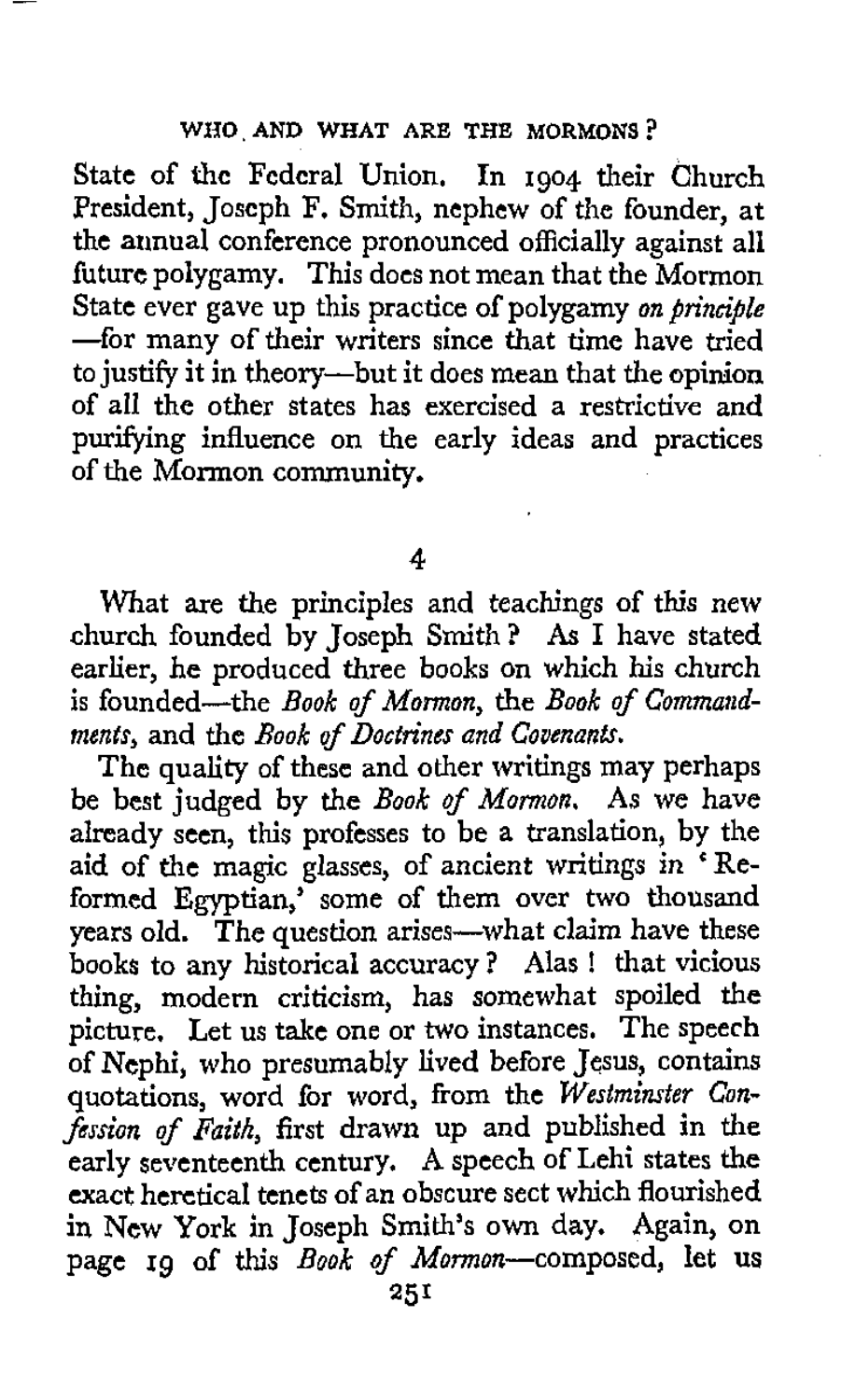remember, by the dead Mormon in the early centuries after Christ-we have an exact verbal transcription of Luke iii.4, and John i.26-27, **as** given in the Authorized Version of the New Testament which was only published in **A.D. 161 I.** 

Again on page 47, Nephi in his speech talks about finding ' the cow and the **ox,** the ass and the horse ' in America about the year *500* **B.C.** But even Macaulay's famous ' schoolboy ' should know that these animals **did** not exist in America until they were introduced there by Europeans after the discovery of the continent ! And to crown all, Lehi concludes one of his speeches by quoting some lines from *William Shakespeare* ! There are some folk nowadays who believe that Shakespeare was Francis Bacon. But we are now forced to believe that the man who wrote *Macbeth* and *Hamlet* **was** a deported Jew, Lehi, who flourished in the backwoods of America about **500** B.C.

To normal sensible people all this might be only a delightful source of light entertainment and comedy, were it not for the stupendous credulity of many simple people who will believe anything if it is **only** sufficiently asserted. And the more miraculous it seems, the more will they swallow it !

I wonder if we realize how many people from our own country, especially women, have been induced to become Mormons and migrate to their colony in past days. I cannot of course give the latest figures, for I 'kave never seen them published, but I can supply one striking example fiom their own historiographer. In 1837 some of their preachers landed in England at Liverpool. I quote, 'Three days Iater they began preaching in Preston, and met with such remarkable success that within the next eight months they had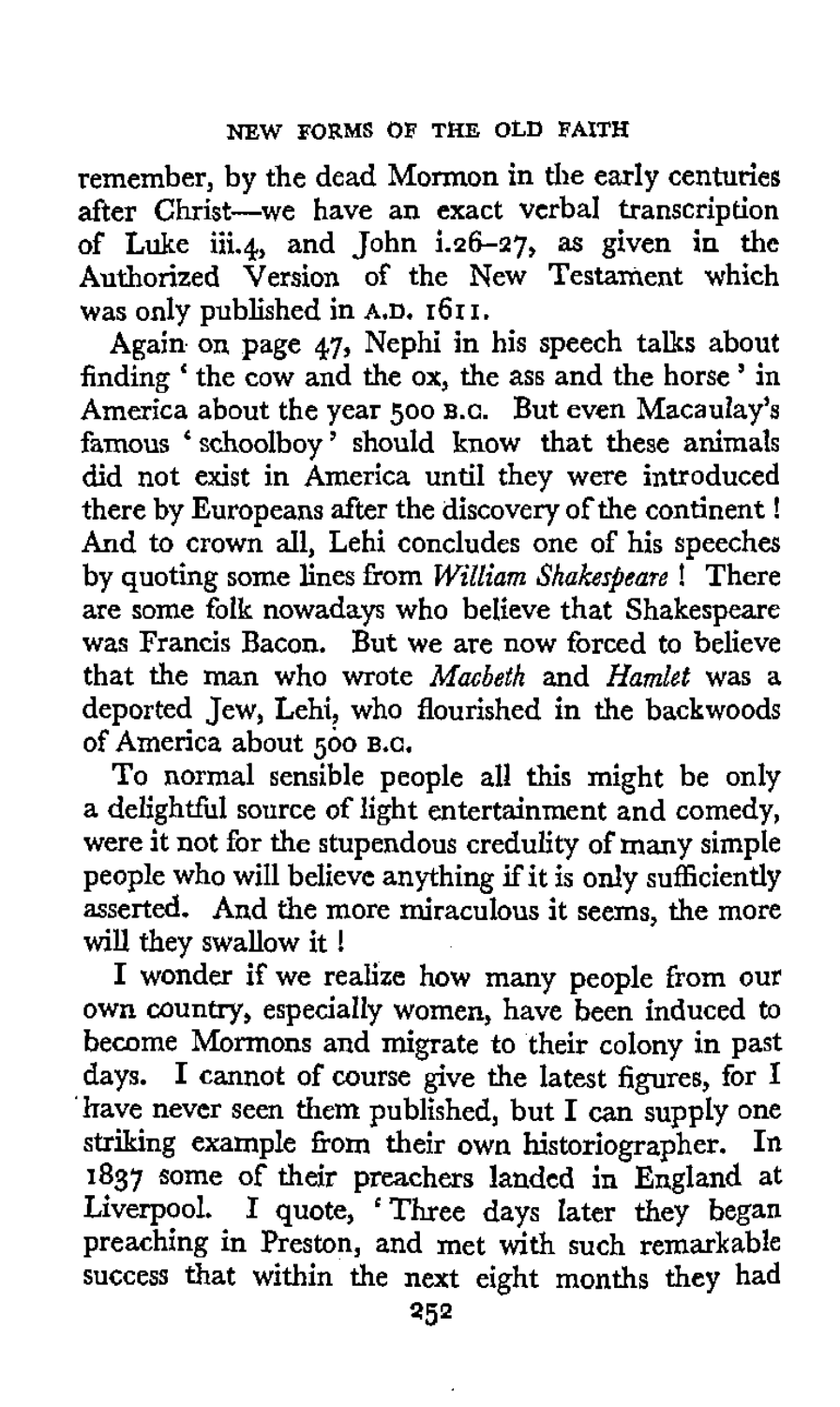converted and baptized *2,000* people. This British Mission was the first foreign mission of the Mormon Church.' **<sup>1</sup>**

From this it is evident that even a system which is built on such an incredible claim **as** the message of the hidden gold plates, and which teaches outlived patriarchal ideas of polygamy, can influence many simpleminded people. Some of our alarmed friends assert that the Mormons ought to be prohibited from preaching their doctrines, in our cities and villages. **I** disagree. **We** believe in freedom of speech, and we have no right to prevent any Church from declaring its faith. But nevertheless I think it is our duty to expose the origin and the claims of this religion. A man's best defence against error is some knowledge of the truth.

/

**5** 

We have considered the origin of this new **faith** : Joseph Smith's claim that the angel revealed to him the hidden gold plates containing the message **of**  Mormon, the last of the prophets, which he translated from ' Reformed Egyptian ' by the aid of the magic spectacles. Let us now ask what the Latter-Day Saints believe and teach?

In the expression of their faith and the statement of their doctrines, they are apparently in the general line of the reformed churches. Their articles **of** faith are defined thus : ' **We** believe in God, the Eternal Father, and in his Son, Jesus Christ, and in the Holy Ghost. We believe that men will be punished for their **own**  sins, and not for Adam's transgression. We believe that through the Atonement of Christ all mankind may

**<sup>1</sup>***Chambers's Encyk@dia,* **article** ' **Mormons** '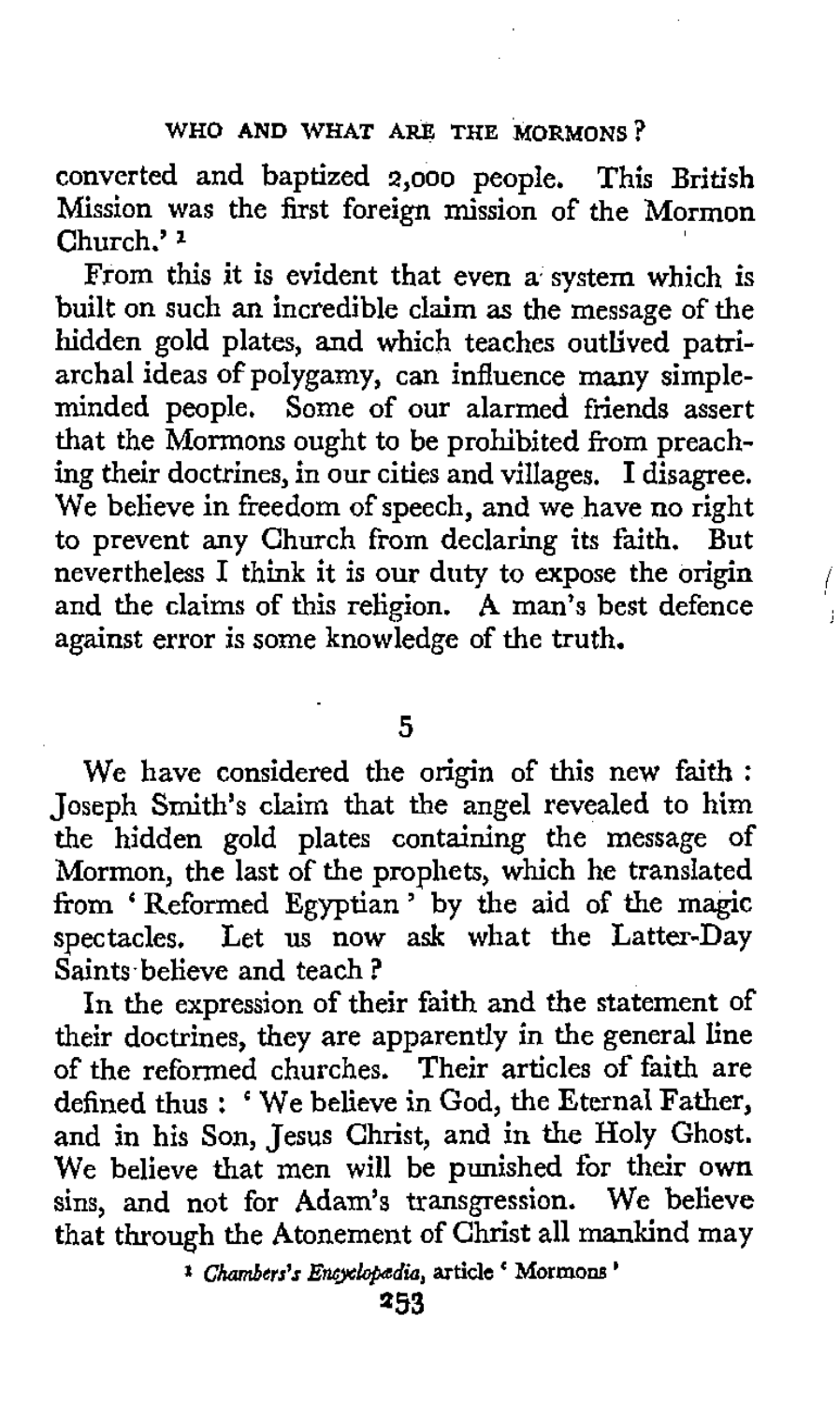be saved, by obedience to the laws and ordinances of the gospel. We believe that these ordinances are (i) faith in the Lord Jesus Christ ; (ii) repentance ; (iii) baptism by immersion for remission of sins ; (iv) laying on of hands for the gift of the Holy Ghost, We believe that a man must be called of God by " prophecy and by the laying on of hands " by those who are in authority, to preach the gospel and administer in the ordinances thereof. We believe in the same organization that existed in the primitive church, viz. apostles, prophets, pastors, teachers, evangelists, etc. We believe in the **gifts** of tongues, prophecy, revelation, visions, healings, interpretation of tongues, etc. We believe the Bible to be the word of God, as far as it is translated correctly; we also believe the *Book of Mormon* to be the word of God. **We** believe all that God has revealed, all that He does now reveal, and we believe that He will yet reveal many great and important things pertaining to the Kingdom of God. We believe in the literal gathering of Israel and in the restoration of the ten tribes ; that Zion will be built upon this [American] continent ; that Christ will reign personally upon the earth, and that the earth will be renewed and will reach its paradisaic glory,' (Joseph Smith.)

The main point to observe in this statement is the claim that a11 authority to administer rites and sacraments must come directly from God, i.e. by special revelation. This differs entirely from the quite under-standable theory of the ' inward light ' as preached by George **Fox** and the Quakers, where the revelation is one given to the personal soul by God in prayer and communion. Here ' revelation ' means authority given to the prescribed rulers of the church **who** can alone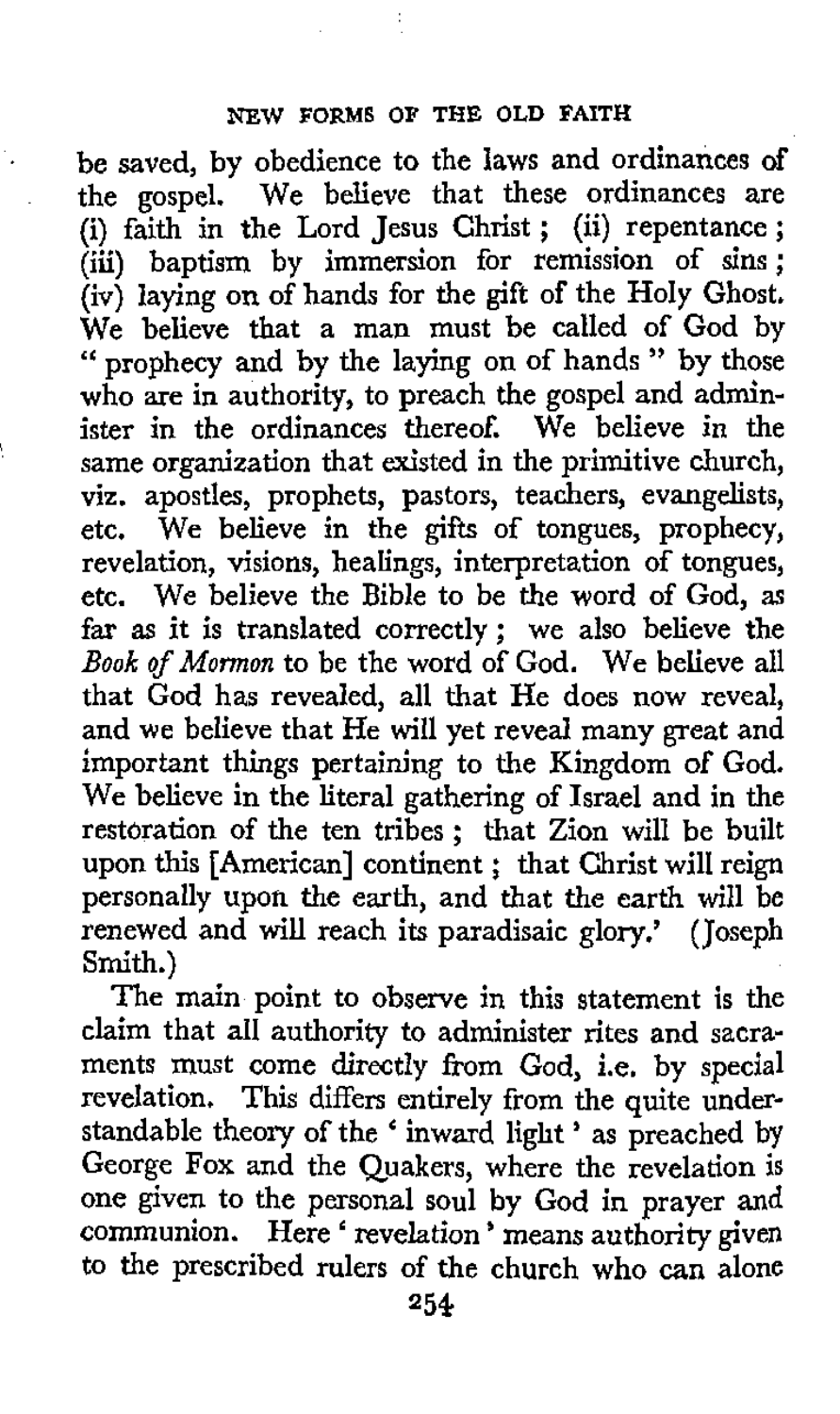pass on the word of God to chosen workers, thus making the Mormon system as much a 'hierarchy' as any that exists in an autocratic church. This involves special revelation-if need be, daily revelation-to those who are in authority. It is not enough to have what we consider the full and perfect revelation given once for all in Jesus Christ. There must be revelation from God direct to special people, as occasion may demand. Incidentally, this gives us a by-glance on the Mormon view of Jesus Christ. His revelation of the mind and will of God must be continually *supplemented*  by new revelations, which may be 'united with the Bible ' for the guidance and direction of the Church in a strict equality. In other words, Christ's revelation is merely one of many.

.

Their argument continues as follows : Since direct revelation finished with the Apostles, the world had been without any divine authority to administer gospel ordinances until Joseph Smith came. There having been no communication with heaven for hundreds **of**  years, the world was without divine authority to administer gospel ordinances until Joseph Smith **came.'**  He received the holy apostleship and the keys of the kingdom, by his direct revelation from God. 'By kingdom, by his direct revelation from God. John the Baptist, he was ordained to the lesser or Aaronic priesthood, and by Peter, James, and John to the higher or Melchizedek priesthood, receiving the Holy Apostleship and the keys of heaven with power to seal on earth so that it might be sealed in heaven.' He was commanded, in his **own** phrase, to gather the saints and build the New Jerusalem, to be ready for Christ's Second Coming. This he, or rather his successor, Brigham Young, did by the founding of Salt Lake City, which is indeed the modern Jerusalem !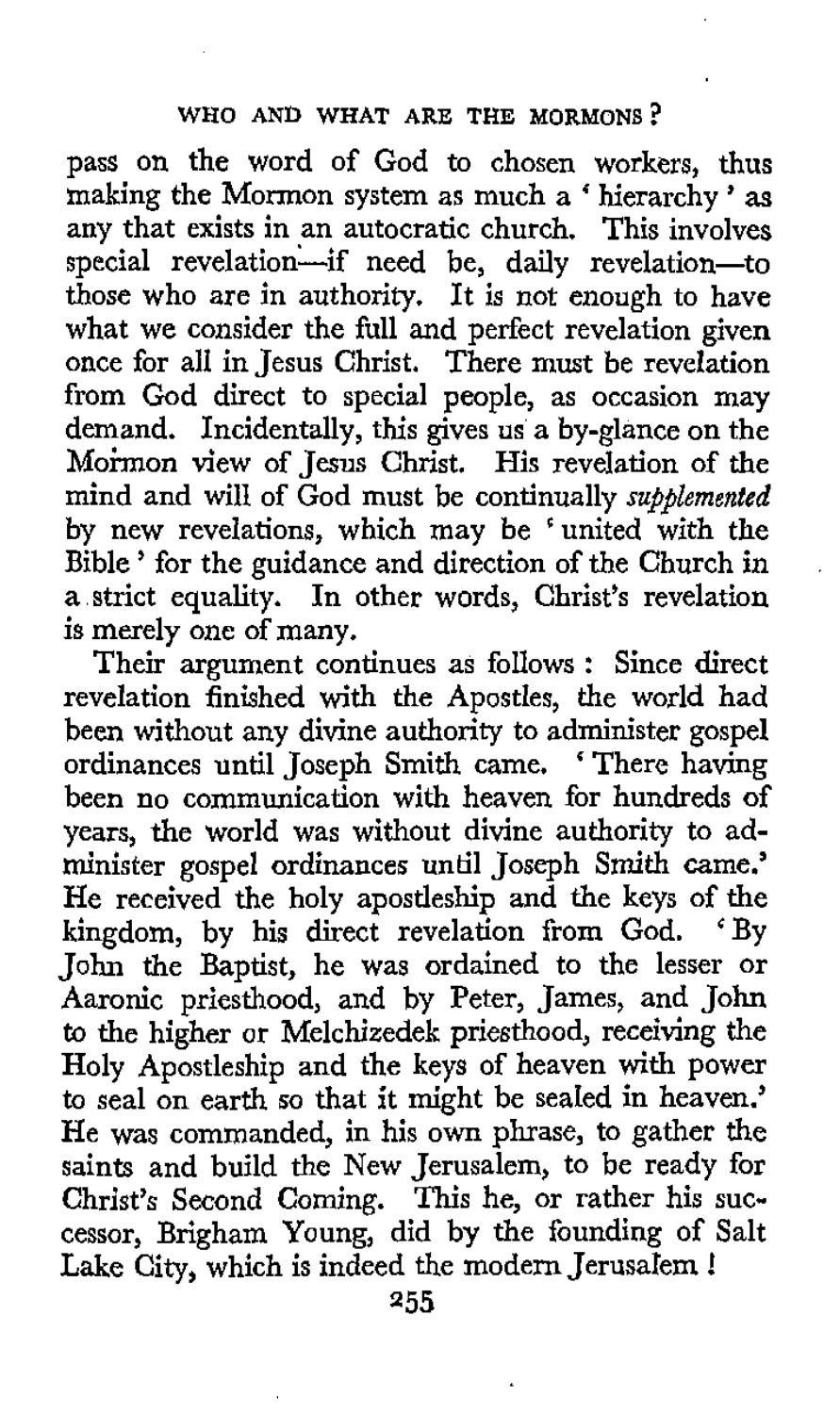' Revelation from God is progressive '-and, of course, other revelations came ! Among the later revelations to the Mormon Church are the doctrines of *Baptism for the Dead* and *Celestial Marriage.* Let us look at each of these in turn.

(a) Baptism for the Dead. The Mormon argument runs as follows. Since there was no revelation from the days of the Apostles until the coming of Joseph Smith, and since ordinances and sacraments are *invalid*  without direct revelation, it follows at once that all the people who died since the days of the Apostles 'died in their sins.' Unless they are baptized in true Mormon fashion, they are irretrievably lost. ' **As** there was no authority among men to administer the ordinances of the gospel from the days of the early apostles, or shortly after, to the time of the restoration of the priesthood to Joseph Smith the Prophet, all the baptisms during the intervening period were void.' (We should not miss the intolerable conceit of this Mormon belief, or its vicious cruelty.) But the Mormon opens a door for these lost souls. **A** living person to-day may take the name of some dead person on his lips, and receive baptism on his behalf. 'The friends of the dead, however, are permitted to take their names and be baptized in their stead, the ceremony being duly witnessed and recorded on earth, and accepted and ratified in heaven. Other ordinances may also **be**  admitted by proxy, the living on behalf of the dead.' Thus, if you believe that Augustine or Bunyan or Murray McCheyne, or your old saintly mother is lost in sin, you may, provided you are a true Mormon, take their names in baptism, and so save them from perdition. ' **As** baptism is essential to the salvation of the living, it is likewise indispensable to the redemption of the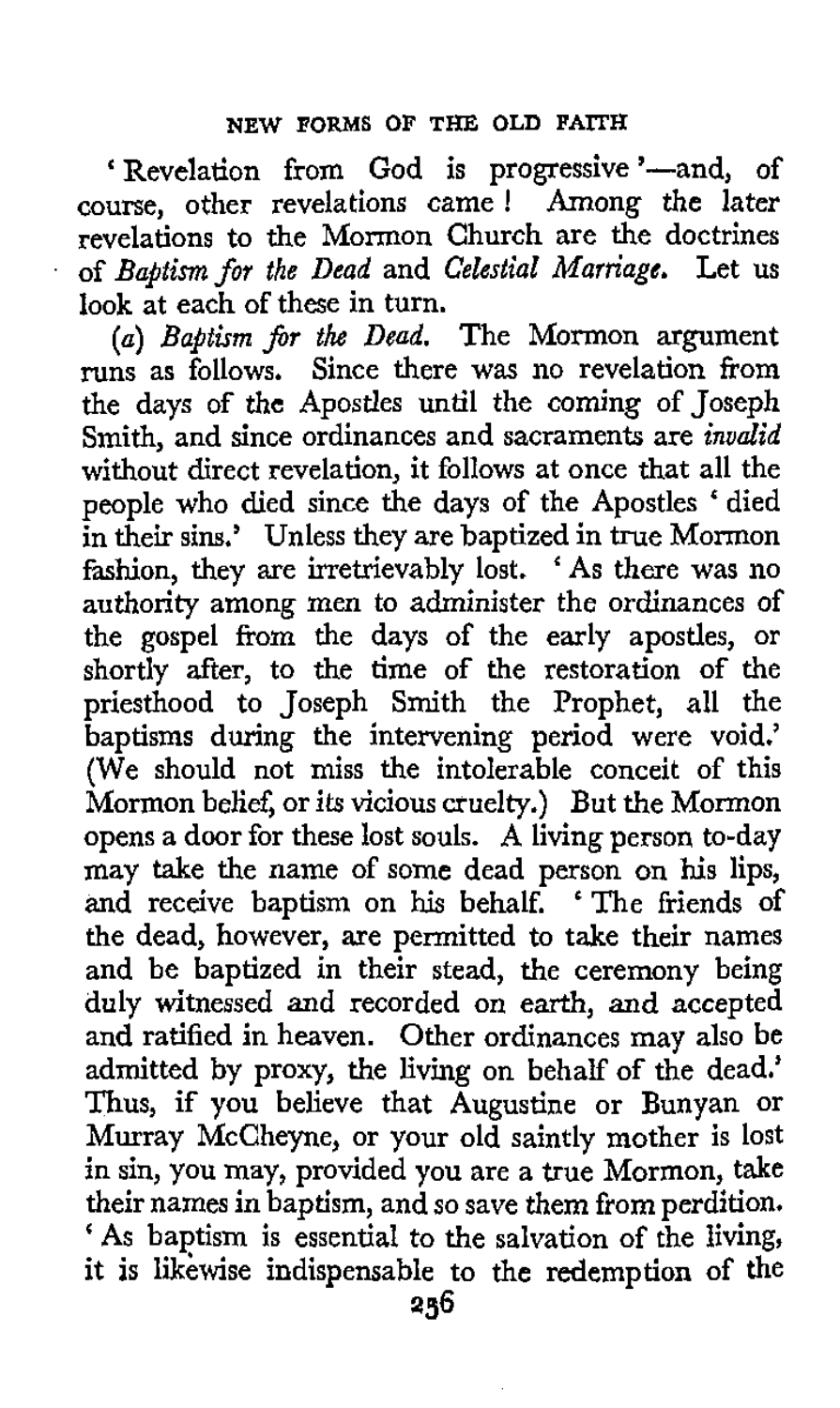dead.'<sup>1</sup> What can we think of this astounding creed ? What idea of God do these people have ? What is their notion of baptism? And especially, what has this to do with the love and mercy of Jesus Christ ?

*(b) Celestial Marriagc.* Let me quote from *Doctrine and Covenants,* Section **132** : ' If any man espouse a virgin, and desire to espouse another, and the first give her consent ; and if he espouse the second, and they are virgins, and have vowed to no other man, then is he justified; he cannot commit adultery, for they are given unto him ; and if he have ten virgins given unto him by this law, he cannot commit adultery, for they belong unto him, and they are given unto him ; therefore is he justified.' One of their ' philosophers,' Orson Pratt, tries to justify this promulgation of polygamy thus, ' Celestial marriage opens the way for all women who wish to marry to fill the measure of their creation. The larger progeny a man has, the greater will be the fullness of his eternal glory.' One of their most recent apologists, Robert C. Webb, in his **book,**  The Real Mormonism, writes as follows (as recently as **1916)** : ' In this aspect of the matter, it is easy to see how that parenthood could be made to assume the aspect of a high virtue, involving that a person **who** had brought many souls into life was entitled to honour, as **an** instrument in God's hands in the grand work of populating the world with a race whose leading attribute is the possession of the Divine Spirit. Because, however, the child-bearing capacity of the average woman is limited, it is evident that the only available means by which a man could multiply his offspring would be by taking to himselfa plurality of wives.'

**It is** common knowledge that the United States

**<sup>1</sup>***Artic[as @Faith,* **Thage,** p. **152**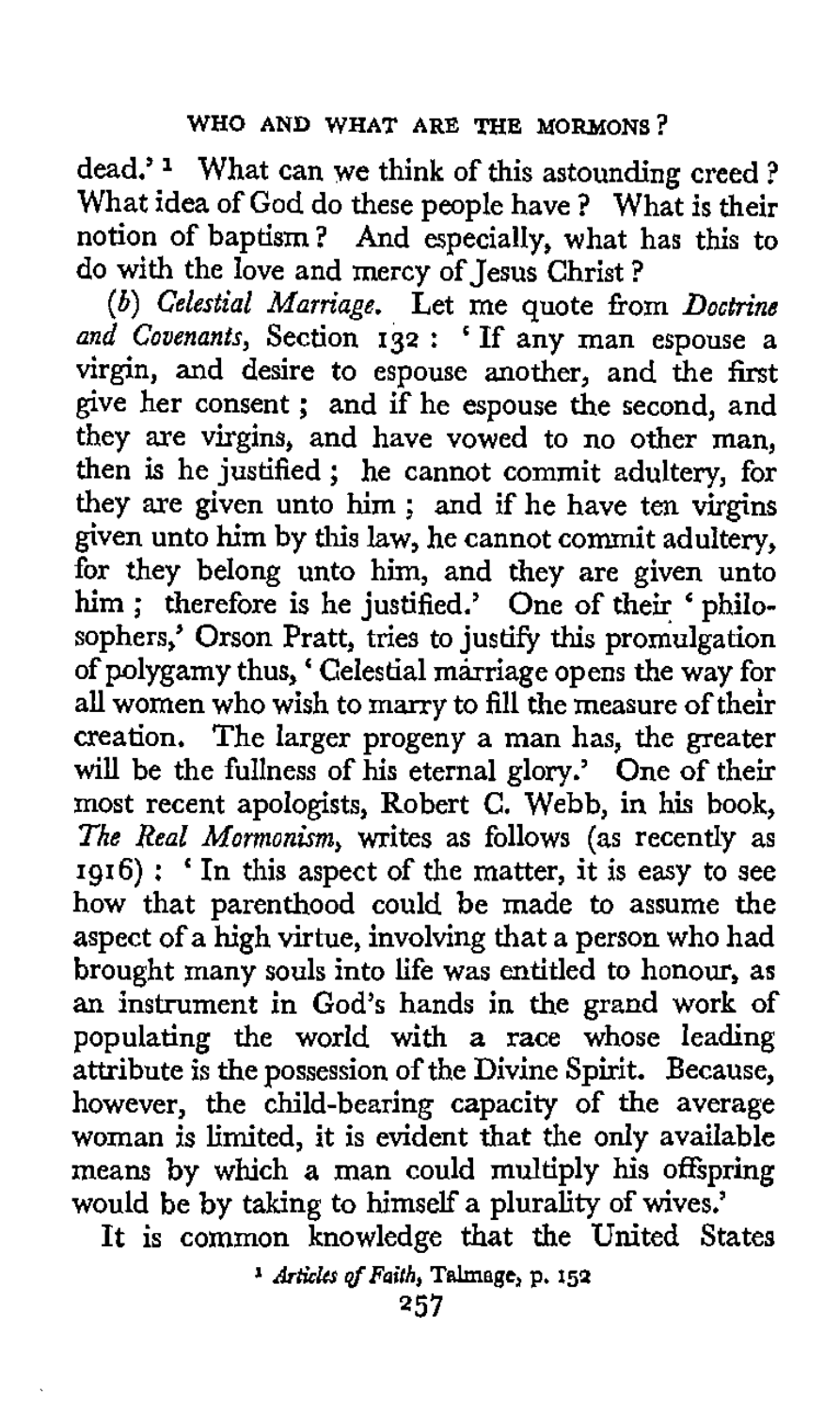Government stepped in and put down this wholesale advocacy and practice of polygamy-not without warfare, however, and not without Mormon defiance. Since then, cases have been authenticated before the courts in America to show that polygamy has been secretly practised within recent **1** times. Apart from that, and even admitting that the strong hand of Government has made polygamy impossible, the point to observe is that the belief in a plurality of wives has not been surrendered by the Mormons. Even their modern apologists twist the old dark days of the Bible Patriarchs to support their views. Thus Mormonism still remains, in principle and by its own apology, **a**  social and moral danger; and there can be no doubt that its doctrines have only been suppressed by the general Christian view of the sacredness **of** marriage and the family.

**6** 

Should Mormon missionaries in days to come-when travel facilities become easier-return to Europe and other lands to proclaim their religion, our people should at least know what they represent. Because of the recent invasion of 'Gentiles '--- the ordinary American citizen-into their territory in pursuit of commercial adventures, the leaders of their Church are very eager to import new converts to balance the vote of the State. Before the two World Wars all sorts of inducements were held out to emigrants, especially women ; and no doubt many thousands were enticed to go. Simple people, however, should be warned that the invitation is not merely to emigration but to *firoselytism,* to *a*  religion which lives in the decayed customs of the

*Dictionary* of *Religion and Ethics,* **article Saints, Latter-Day**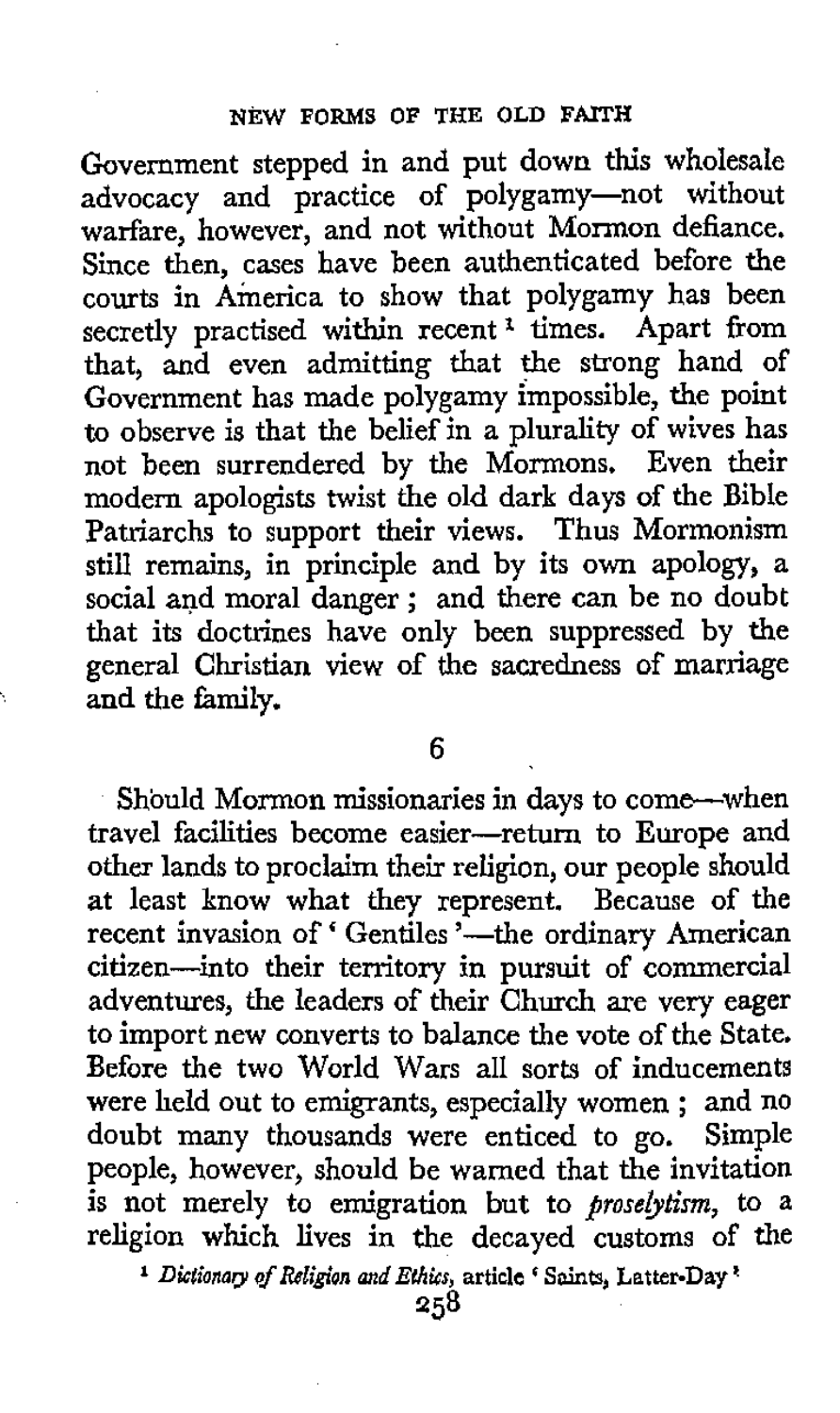Patriarchs of the Old Testament, which disregards the moral standards of the Christian gospel, and which is founded on an imposture of heavenly gold plates written in ' Reformed Egyptian.'

The whole creed would not be worth exposing but for the fact that during past generations thousands **of**  guileless but gullible people have been induced to go out to Utah and Salt Lake City. There is nothing wrong with Utah-I understand that it is a welldoing and well-conducted State. Moreover the Mormons have worked hard to make the desert blossom like the rose by their skill and industry. But after all, this is not what matters. **As** I have said, it is not a question of *emigratioii* but of *proselytism.* In view of this I wish to put these points in summary :

(i) **As** we have seen in regard to some other religions, we believe that in all the great revelations of the past, **God** has always chosen the best and noblest as His messengers-prophets and saints of character and dreams. He has never revealed His deep secrets to people who lived the kind of life that Joseph Smith or Brigham Young lived. God uses the best to reveal the best, men of honesty, worth, and honour. By every record we possess, Smith was an idle, shiftless, and at times an indecent man. He involved thousands in ruin by a heartless bank scandal. I imagine that there would have been little further heard of the man or his 'revelations' had it not been for his tragic murder. Since then, with his **own** people at least, he has become Joseph the Martyr. Many credulous people think that he was put to death for his religious views, and not for the social hate his public conduct had aroused. **I** repeat, this is not the kind of man whom God has chosen in the past for His messenger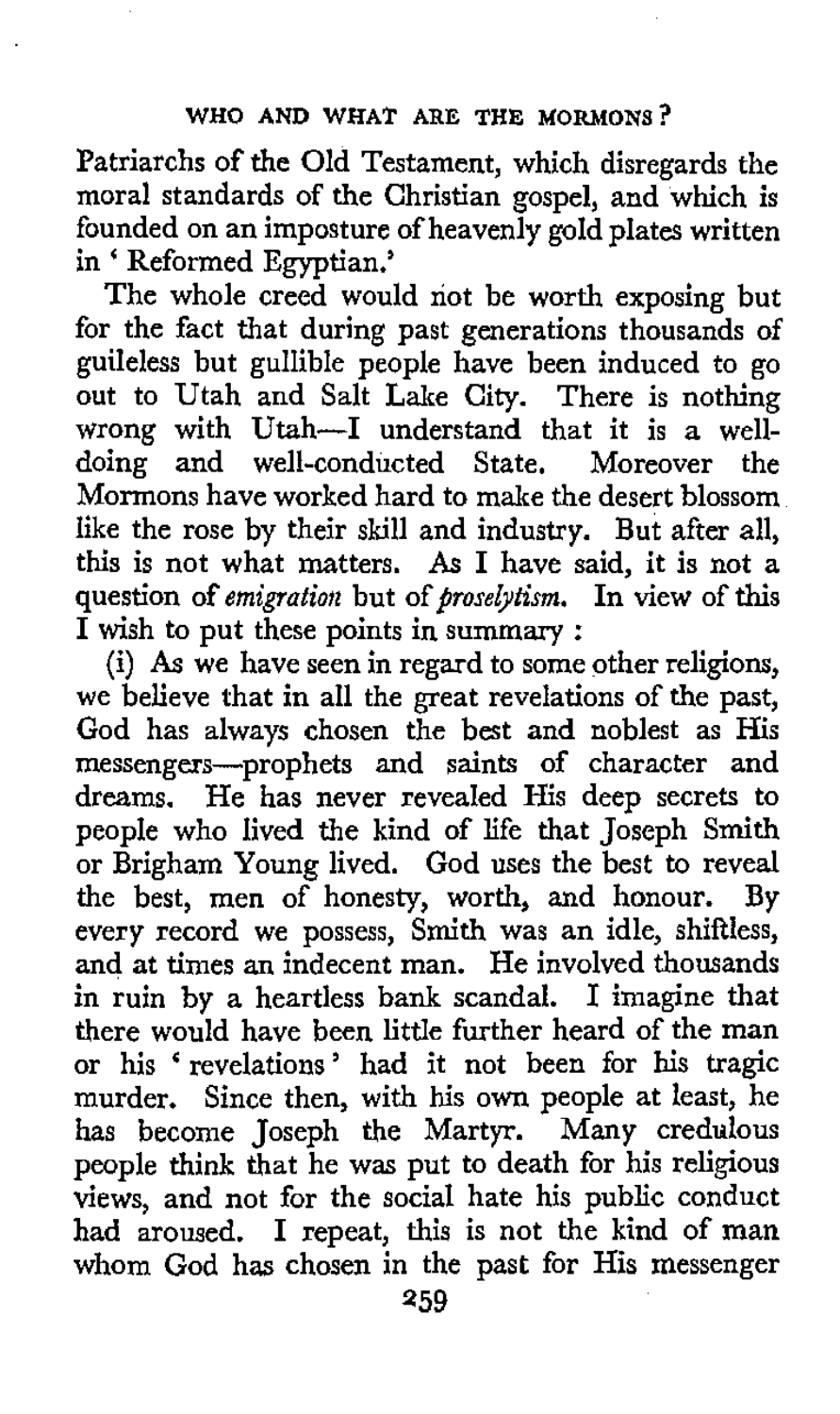to declare His righteousness and wisdom. He that handles the vessels of the Lord should have clean hands,

(ii) The Bible does not need any supplement of revelation, least of all the kind of incredible supplement which the *Book of Mormon* provides. The book contains little else than wrong facts, wrong history, wrong morals, and wrong views of religion and life.

(iii) God's revelation of His Mind and Will in Jesus Christ is enough for the world. That revelation is so wonderful and so rich that it is the despair of our souls. It angers us to think that a man like Joseph Smith, idle, shiftless, and epileptic, should presume to pass **his** judgment on Christ's message of salvation, and fill up the ' gaps' in the revelation of our Lord.

(iv) In the course of my reading, I have been scandalized by all the extra-Church systems which try to interpret God's Kingdom in a brutally *material* fashion. **A** New Jerusalem here, a Second Advent there, a great physical Millennium on this little earth of ours.  $\ldots$  . Christ's promised kingdom is spiritual; and at the end, when He comes, it will be to the kingdom of the *gathered souls* of *His people,* of those who have loved His name and lived in the light of His truth.

**(v)** Jesus is first and last; and Joseph Smith **is**  nowhere. But in Mormonism there are lords many, wives many, **saviours** many, and revelations many; and Joseph Smith is everywhere. Mormonism **as** a creed does not justify its claim to the name ' Christian,' for to it Jesus is merely one of those who graciously prepared the way for Joseph Smith, himself God's chosen Arch-Priest for the installation of His kingdom, the New Jerusalem on earth.

(vi) The obliquity of the system, before it was corrected by legal force, shocks not only Christians, but